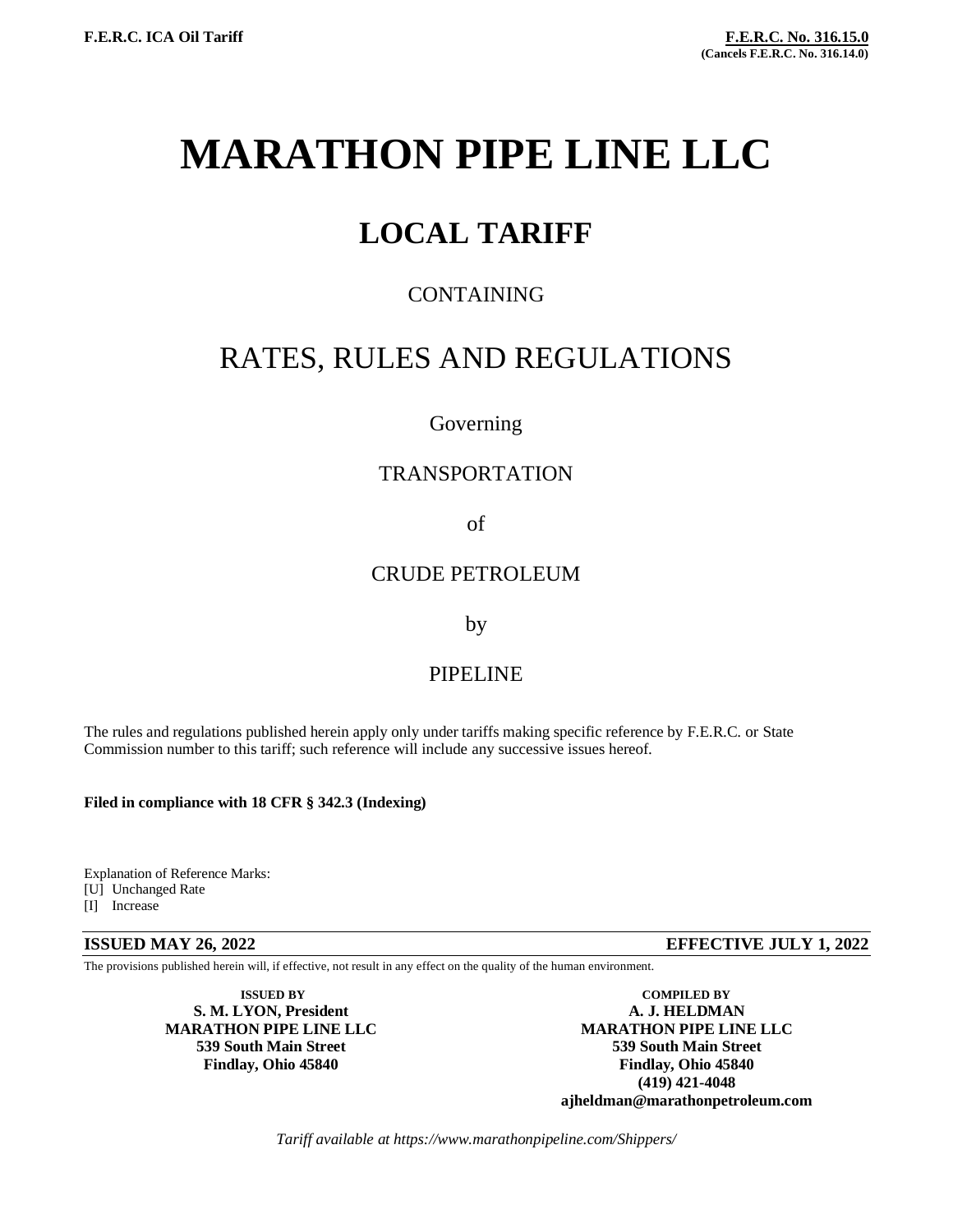## **GENERAL APPLICATION**

The Rules and Regulations published herein apply only under tariffs which make specific reference by F.E.R.C. or State Commission number to this tariff; such reference will include any successive issues hereof. Specific rules and regulations published in individual tariffs will take precedence over rules and regulations published herein.

# **RULES AND REGULATIONS**

This Carrier will undertake the Transportation of Crude Petroleum as defined herein, receiving and delivering the same through its own facilities and lines, and, where applicable, lines of connecting carriers, subject to the following rules and regulations:

#### **1. Definitions**

As used in these rules and regulations, the following meanings are applicable:

"Barrel" means forty-two (42) United States gallons.

"Carrier" means and refers to Marathon Pipe Line LLC and, where applicable, other carriers participating herein.

"Crude Petroleum" means either the direct liquid products of oil wells, or a mixture of the direct liquid products of oil wells with the indirect liquid products of oil or gas wells including gasoline and liquefied petroleum gases, all of which are of merchantable quality when the API gravity is 50.9 degrees or less.

"High Gravity Petroleum" means either the direct product of oil wells, or a mixture of the direct liquid products of oil wells with indirect liquid products of oil or gas wells including gasoline and liquefied petroleum gases, all of which are of merchantable quality with an API gravity of 51 degrees through 78.9 degrees.

"Nomination" means a written designation by a Shipper to the Carrier of an approximate quantity of Crude Petroleum for Transportation from a specified origin point(s) to a specified destination point(s) over a period of one Operating Month in accordance with these rules and regulations.

"Nomination Date" means the twentieth (20th) day of the month preceding the Operating Month.

"Operating Month" for a Shipper or Transferor means any calendar month in which the Carrier either transports Crude Petroleum or recognizes and records a change in ownership of Crude Petroleum for the account of such party. For purpose hereof the calendar month shall be deemed to begin on the first day of such month at 7:00 a.m. (Central Time).

"Shipper" means the party who contracts with the Carrier for the Transportation of Crude Petroleum subject to and in accordance with these rules and regulations subject to the rate on the applicable tariff.

"Tender" means an offer by a Shipper to the Carrier of an approximate quantity of Crude Petroleum for Transportation from a specified origin point(s) to a specified destination point(s).

"Transferor" means the party who requests the Carrier to recognize and record a change in ownership of Crude Petroleum from its account to a designated Transferee's account.

"Transportation" means gathering at a specified location and/or terminaling service at a specified location and/or movement from a specified origin point(s) to a specified destination point(s).

#### **2. Shipments of High Gravity Petroleum**

High Gravity Petroleum will be received for Transportation only on condition that it shall be mixed with Crude Petroleum in the Carrier's tanks or lines and provided that both the High Gravity Petroleum and the Crude Petroleum with which it is to be mixed are owned by the same Shipper or Consignee and are consigned in the same destination. Carrier reserves the right to reject deliveries of High Gravity Petroleum with a vapor pressure in excess of twelve (12) pounds per square inch as outlined in Item No. 6 herein.

#### **3. Deductions and Quantities Deliverable of High Gravity Petroleum**

All shipments of High Gravity Petroleum shall be subject to a deduction to cover the shrinkage resulting from the mixing thereof with Crude Petroleum according to the following table:

| <b>API GRAVITY</b>                    | % DEDUCTION |
|---------------------------------------|-------------|
| 51.0 $\degree$ through 78.9 $\degree$ |             |

The quantity deliverable by Carrier shall be the net corrected volume, less the applicable deduction for shrinkage. Transportation charges will be assessed on the net balance thus reduced. After the High Gravity Petroleum has been so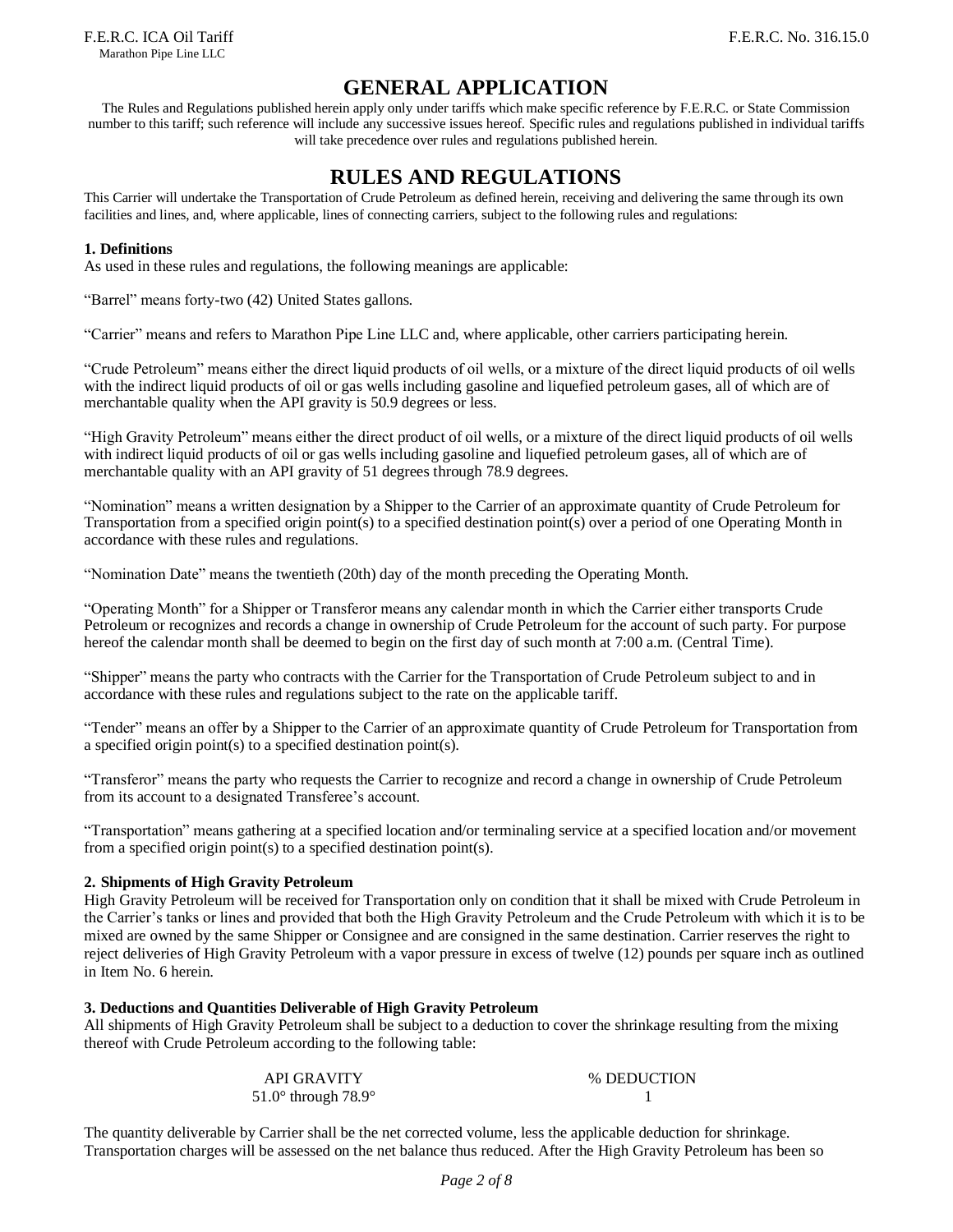received and provisions for deductions made, any resultant mixture of "Crude Petroleum" and "High Gravity Petroleum" will be considered as Crude Petroleum for purposes of reference hereafter in this tariff.

#### **4. Commodity**

Carrier is engaged primarily in the Transportation of Crude Petroleum and will not accept any other commodity for Transportation under tariffs making reference hereto. Crude Petroleum Tendered for Transportation which differs in quality or characteristics from that usually transported by the Carrier, will, if operationally possible and in a non-discriminatory manner, be transported under such terms as the Shipper and the Carrier may agree. Such shipments will only be considered when they can be transported, as time permits, with existing facilities and when they will not seriously impair the quality of other shipments.

#### **5. Receipt and Destination Facilities**

Shipper shall provide the facilities necessary to deliver Crude Petroleum to the Carrier's manifold at (1) a pumping rate equal to the Carrier's full line pumping rate at the point of delivery into the System, and (2) a minimum pressure to be designated by the Carrier.

Crude Petroleum may be delivered into the Carrier's System at less than Carrier's full line pumping rate provided that it is operationally possible for such Crude Petroleum to be received into Carrier-owned tankage and will not prevent Carrier from meeting shipper commitments. Carrier will make decisions on acceptance of Crude Petroleum at less than Carrier's full line pumping rate in a non-discriminatory manner.

Shipper shall provide the facilities necessary for promptly receiving the Crude Petroleum at the destination point as it arrives at the full line delivery rates and pressure as designated by the Carrier.

#### **6. Quality of Crude Petroleum**

Carrier will accept for Transportation Crude Petroleum which can be commingled or intermixed with a grade of Crude Petroleum which Carrier regularly transports between the origin and destination points without substantially reducing the value or altering the quality of any grade of Crude Petroleum regularly transported over the route of shipment.

Carrier will accept Crude Petroleum for Transportation only on condition that Carrier shall not be liable to Shipper for changes in gravity or quality of the Shipper's Crude Petroleum which may occur from commingling or intermixing such Crude Petroleum with other Crude Petroleum in transit. The Carrier is not obligated to deliver to Shipper the identical Crude Petroleum Tendered by the Shipper. However, the Carrier will deliver a grade of Crude Petroleum as nearly like the grade of Crude Petroleum received as Carrier is regularly transporting as a common stream to the same destination point in the Operating Month.

Carrier will from time to time determine which grades of Crude Petroleum it will regularly transport as a common stream between particular receipt points and destination points on its pipeline System. Carrier will inform all interested persons of such determination upon request. Carrier may from time to time undertake to transport other or additional grades of Crude Petroleum and the Carrier may from time to time, after giving reasonable notice to persons who may be affected, cease to transport particular grades of Crude Petroleum.

Carrier will also accept for Transportation a grade of Crude Petroleum which does not meet the above conditions of this Item, provided that:

- (a) Carrier has available facilities to segregate such grade of Crude Petroleum while it is in transit from all other grades of Crude Petroleum and if required, Shipper shall provide such buffers as Carrier solely deems necessary; and
- (b) Carrier shall not be liable to Shipper for changes in the gravity or quality of such grade of Crude Petroleum while in transit: and
- (c) The Crude Petroleum Tendered for Transportation is made available at the receipt point in sufficient quantity as Carrier solely deems economically justifiable.

Carrier reserves the right to reject all Tenders of Crude Petroleum when, in Carrier's sole determination:

- (1) the Reid vapor pressure of the Crude Petroleum or any mixture thereof with indirect products, exceeds twelve (12) pounds at one hundred degrees Fahrenheit (100°F) and/or an API gravity in excess of 78.9 degrees;
- (2) the true vapor pressure of the Crude Petroleum, or any mixture thereto with indirect products, might result in Carrier's noncompliance with Federal, State, or local requirements regarding hydrocarbon emissions;
- (3) the Crude Petroleum contains impurities exceeding one-half  $(1/2)$  of one percent  $(\%)$ ;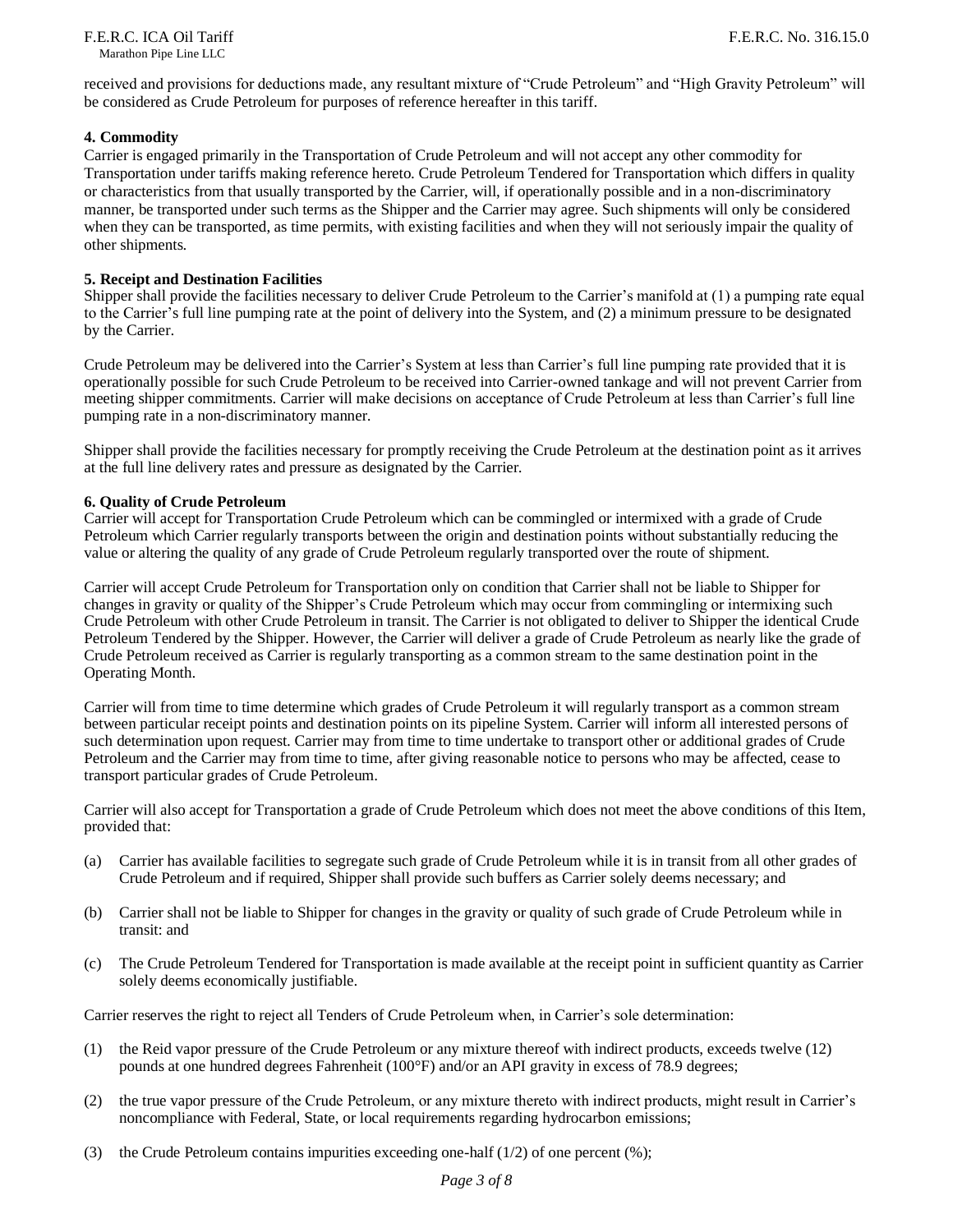- (4) the Crude Petroleum has been partially refined;
- (5) the Crude Petroleum has been contaminated by the presence of any chemicals including, but not limited to, chlorinated and/or oxygenated hydrocarbons and lead;
- (6) Crude Petroleum which has a pour point greater than thirty degrees Fahrenheit (30°F) unless under terms and conditions acceptable to Carrier. If such Crude Petroleum is accepted by Carrier, Shippers will be subject to a charge in addition to trunk line Transportation rates if such charge is on file with the Federal Energy Regulatory Commission; or
- (7) Crude Petroleum which has a viscosity greater than 55 Saybolt Universal Seconds at 60 degrees Fahrenheit (60°F), unless under terms and conditions acceptable to Carrier. If such Crude Petroleum is accepted by Carrier, Shippers will be subject to a charge in addition to trunk line Transportation rates if such charge is provided in published tariffs on file with the Federal Energy Regulatory Commission.

Crude Petroleum delivered to Carrier's facilities which does not meet specifications shall be considered contaminated. If upon investigation, Carrier determines that a Shipper has delivered to Carrier's facilities contaminated Crude Petroleum, such Shipper will be excluded from further entry into applicable segments of the System until such time as quality specifications are met. Further, Carrier reserves the right to dispose of any contaminated Crude Petroleum blocking its System, provided such Crude Petroleum is not removed by the Shipper having title thereto upon reasonable notice to it by Carrier. Disposal thereof may be made by public sale if necessary.

The Carrier shall have no responsibility relative to the revaluations or settlements among Shippers and/or Transferors due to the mixing of component parts of Crude Petroleum streams between the receipt point and delivery point of such streams by the Carrier. The Carrier will however furnish to Shipper or its representative, such data as Carrier and Shipper shall agree as to the properties of Crude Petroleum received into and delivered out of the respective common streams.

#### **7. Additives**

Carrier reserves the right to require, approve or reject the injection of corrosion inhibitors, viscosity or pour point depressants or other such additives in the Crude Petroleum to be transported.

#### **8. Title**

A Tender of Crude Petroleum for Transportation shall be deemed a warranty of unencumbered title and merchantability at the time of Tender. The Carrier may, in the absence of adequate security, decline to receive any Crude Petroleum for Transportation.

#### **9. Intrasystem Change in Ownership**

Notice of change in ownership of Crude Petroleum will be recognized and recorded only where such Crude Petroleum entered the Carrier's System and only on a monthly basis. Statements denoting ownership transactions will be provided to the applicable Transferors and Transferees. The Carrier will not provide any information as to the quality of the Crude Petroleum subject to changes in ownership except for gravity on current receipts when requested. Each Transferor will be charged **[I]** four and thirty-four hundredths cents  $(4.34\psi)$  per barrel for recognizing and recording the change in ownership and, if required, shall pay said charge prior to the recognizing and recording of such change. The Transferor, at Carrier's option, shall provide an irrevocable letter of credit satisfactory to the Carrier prior to the recognizing and recording. The recognition by the Carrier of a change in ownership of Crude Petroleum requires the recording thereof, and the Carrier is entitled to a lien for all such charges and fees.

The Carrier shall not be obligated to recognize and record changes in ownership of Crude Petroleum during any Operating Month unless the Transferor and Transferee requesting the Carrier to recognize and record the change in ownership shall, each, on or before the Nomination Date provide written notice to the Carrier containing like data relative to the kind, quantity, source, location, Transferor and Transferee of the Crude Petroleum. The Carrier shall not be obligated to accept any modification in said notice unless confirmed in writing by the Transferor and Transferee on or before the last day of the calendar month preceding the Operating Month.

When the quantity of the Crude Petroleum received during the Operating Month is not equivalent to the quantity of the Crude Petroleum subject to the notice of change in ownership, the Carrier will recognize and record the change in ownership only to the extent of the quantity received.

A notice of change in ownership of Crude Petroleum shall be deemed: (1) a warranty that the Transferor has unencumbered title to the Crude Petroleum identified in its notice at the time of change in ownership, and (2) a representation that the change in ownership is effective on the first day of the Operating Month.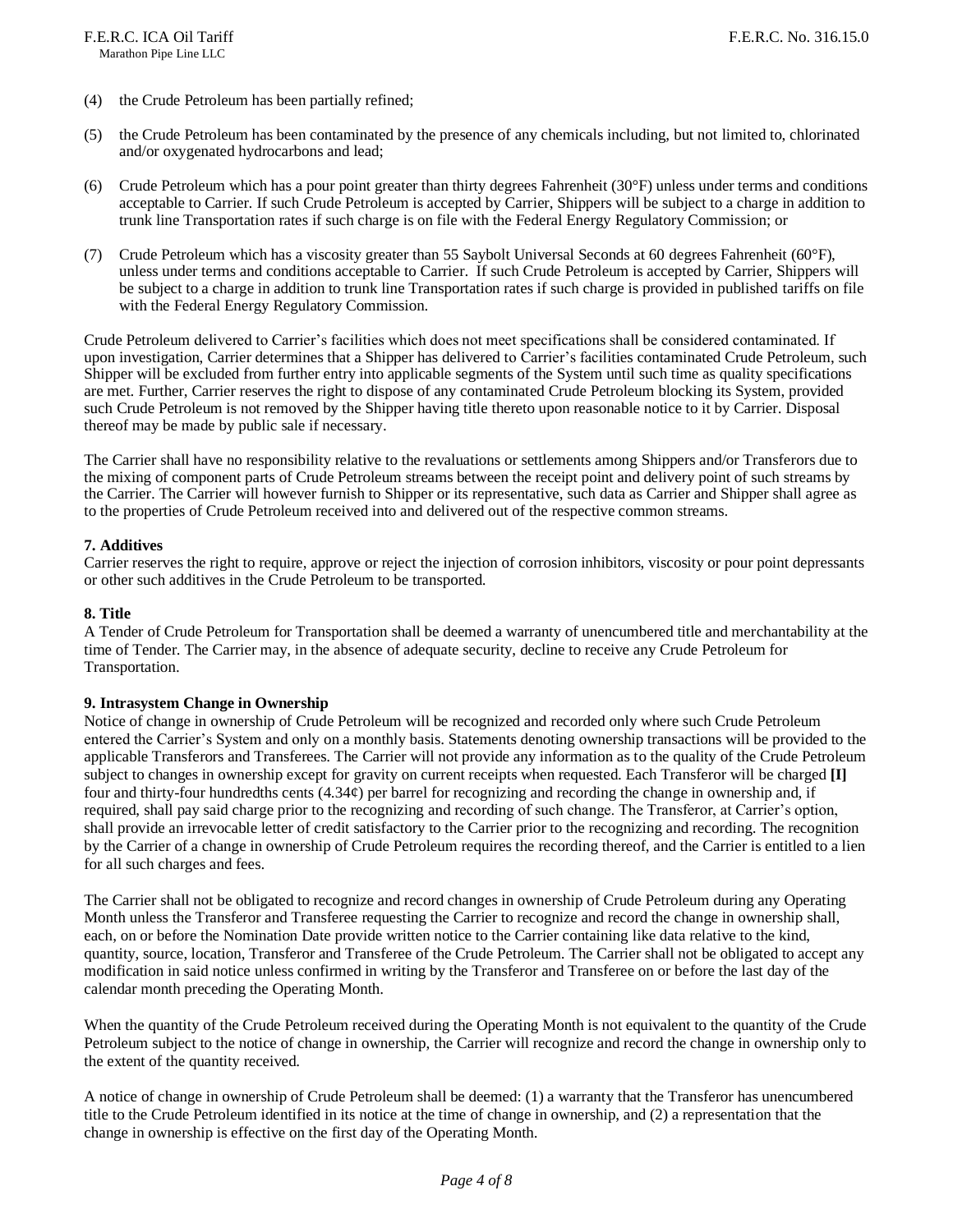The Carrier may, in the absence of adequate security, decline to recognize and record any change in ownership of Crude Petroleum.

#### **10. Time for Submitting Nominations**

The Carrier is under no obligation to accept a Tender of Crude Petroleum for shipment for any Operating Month unless the Shipper submits its Nomination to the Carrier on or before the Nomination Date. However, if the line is not prorationed Carrier may accept nominations after the Nomination Date as is operationally feasible and in a non-discriminatory manner.

#### **11. Apportionment when Nominations are in Excess of Facilities**

When there shall be nominated to Carrier for Transportation more Crude Petroleum than can be immediately transported, based on the capacity of the system or any line segment thereof, the following proration policy will apply:

#### **I. Definitions**

"Base Period" is the 24-calendar month period one month prior to the Calculation Month.

"Base Shipment Ratio" is the value determined by dividing the volume of Crude Petroleum moved for a Shipper through the pipeline during the Base Period by the total Crude Petroleum moved through the pipeline for all Shippers during the Base Period.

"Binding Nominations": For any month, if the Carrier determines the Nominations exceed the line segment's capacity, then the Carrier will notify each Shipper and provide each Shipper an opportunity to reduce its Nomination, which shall be considered a Binding Nomination. If a Shipper does not submit a reduced Nomination then its initial Nomination shall be considered its Binding Nomination.

"Calculation Month" is the calendar month immediately preceding the Proration Month, during which allocations for the Proration Month will be determined.

"Factored Binding Nominated Volumes" are each Shipper's Binding Nominated Volumes recalculated in terms of an "equivalent light" barrel. "Heavy" barrels will be equated to a "light barrel" equivalent by application of factors as solely determined by Carrier.

"Factored Nominated Volumes" are each Shipper's nominated volumes recalculated in terms of an "equivalent light" barrel. "Heavy" barrels will be equated to a "light" barrel equivalent by application of factors as solely determined by the Carrier.

"Proration Month" is the calendar month for which capacity is being allocated.

A "Regular Shipper" is any Shipper having a record of movements, in the line segment being prorated, during the Base Period.

A "New Shipper" is any Shipper who is not a Regular Shipper.

#### **II. Proration Procedures**

When Factored Binding Nominated Volumes for any month exceed the capacity in any line segment of the Carrier's systems, such capacity shall be allocated among Shippers by the following procedure:

(1) The capacity allocated to each Shipper will be determined by multiplying each Shipper's Base Shipment Ratio times the capacity of the line segment being prorated during the Proration Month.

(2) If the results of the calculation in Item 11 II (1) for a Shipper is less than 10,000 barrels, then Shipper's allotted capacity will be increased to 10,000 barrels for the Proration Month.

(3) If the results of the calculation in Item 11 II (1) for a Shipper is greater than that Shipper's Factored Binding Nomination on that line segment, then that Shipper's allotted capacity will be reduced to equal its Factored Binding Nomination on that line segment. The remaining capacity shall be allocated among Shippers in proportion to their Base Shipment Ratio.

(4) New Shippers will be included in the allocation of the pipeline capacity. Since New Shippers will have a Base Shipment Ratio of zero, such New Shippers will receive the minimum capacity allocation of 10,000 barrels during the Proration Month.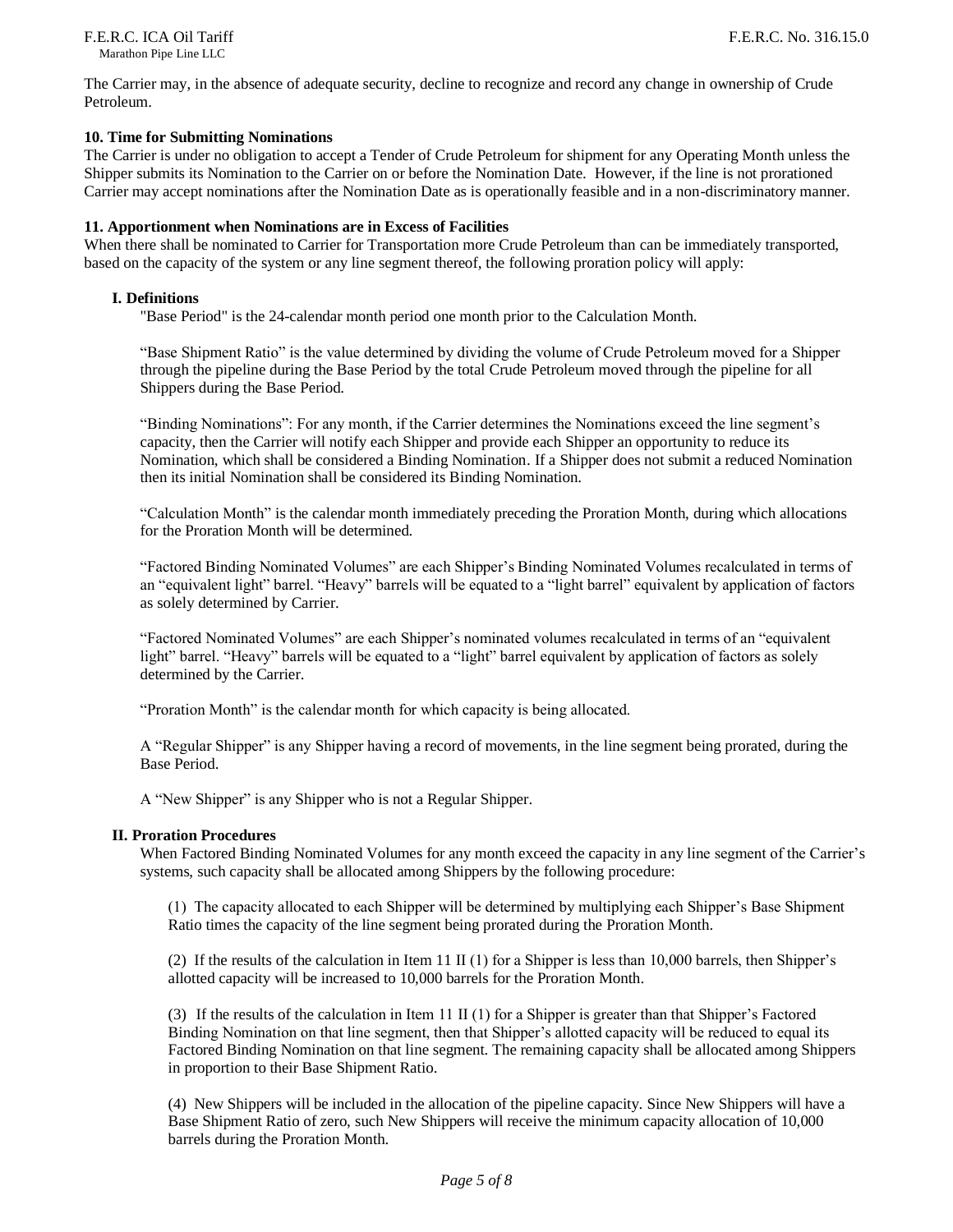(5) If a Shipper Tenders a volume greater or equal to ninety-five percent (95%) of its Binding Nomination, then such Shipper shall be invoiced based on its delivered volumes. If a Shipper Tenders less than ninety-five percent (95%) of its Binding Nomination then Shipper shall be invoiced for its delivered volumes for that month, plus the product of the applicable tariff and volume equal to the difference between the actual volume Tendered and a volume equal to ninety-five percent (95%) of the Shipper's Binding Nomination or Shipper's prorated Binding Nomination, as adjusted by further prorating or operational factors.

#### **III. General**

In no event will any portion of an allocation granted to a New Shipper be used in such manner that it will increase the allocation of another Shipper beyond what he is entitled to under this Proration Policy. Carrier may require a Shipper to give the final refinery destination of the Crude Petroleum being Nominated and may reject the Nomination of a potential New Shipper to a refinery destination for which a Regular Shipper is already making a Nomination if, in the sole judgment of the Carrier, the purpose of the New Shipper's Nomination is to circumvent the requirements of this Proration Policy. Carrier may also require written assurances from responsible officials of Shippers regarding use of allocated capacity stating that these Proration Policy requirements have not been violated. In the event any New Shipper shall, by any device, scheme or arrangement whatsoever, make available to another Shipper or in the event any Shipper shall receive and use any capacity from a New Shipper through violation of this requirement, the allocated capacity for both Shippers will be reduced to the extent of the excess capacity so made available or used in the shipping cycles next following discovery of the violation which are under proration.

When nominations submitted by Shippers to Carrier on or before the Nomination Date do not exceed the capacity of the system or any line segment thereof, additional Nominations may be accepted by the Carrier to fill capacity. These additional Nominations will be accepted only if they do not impair the movement of Crude Petroleum Nominated on or before the Nomination Date and will be accepted in a non-discriminatory manner.

#### **12. Minimum Tender-Minimum Delivery**

Tenders for the Transportation of Crude Petroleum for which the Carrier has facilities will be accepted into the System under this tariff in quantities of not less than ten thousand (10,000) Barrels aggregate from one or more Shippers as operations permit and, provided such Crude Petroleum is of similar quality and characteristics as is being transported from receipt point to destination point. Carrier may accept tenders of less than 10,000 barrels if operationally possible and in a nondiscriminatory manner. The Carrier is not obligated to transport Crude Petroleum until it has received for the account of one or more Shippers, for delivery to a single destination in a common batch, a quantity aggregating not less than twenty-five thousand (25,000) Barrels of the same quality of Crude Petroleum within a two-month period or of different qualities to be commingled, provided that the Shippers and Carrier agree to said commingling.

#### **13. Inventory Requirements**

Carrier will require each Shipper to supply a pro rata share of Crude Petroleum necessary for pipeline fill and efficient operation of the Carrier's pipeline system prior to delivery. Crude Petroleum provided by Shipper for this purpose may be withdrawn from Carrier's system in an Operating Month only after shipments have ceased and if written notice to discontinue shipments in Carrier's system is received on or before the Nomination Date.

Carrier will make every effort to manage linefills. however due to scheduling, there may be times when the Shipper will be required to accept dissimilar Crude Petroleum types into their barge as part of their batch.

#### **14. Measuring, Testing and Deductions**

All Crude Petroleum accepted by Carrier for Transportation shall be gauged or metered and tested by a representative of the Carrier prior to its receipt and upon delivery. The Shipper shall have the privilege of being present or represented at the gauging or metering or testing. If tank tables are used, quantities will be computed from regularly compiled tank tables showing one hundred percent (100%) of the full capacity of the tanks.

Whenever there is substantial evidence of meter malfunctions in a custody transfer measurement, the parties involved in the custody transfer shall negotiate an appropriate adjustment on the basis of the most reliable and accurate information available.

Quantities for receiving, delivering, assessing charges and all other purposes will be corrected to a temperature of sixty degrees Fahrenheit (60°F). Deductions will be made for the full percent of basic sediment, water and other impurities shown by tests made by Carrier at time of receipt and upon delivery.

Carrier shall account to each Shipper for one hundred percent (100%) of Crude Petroleum received for its account. Other Carriers participating in tariffs which make specific reference to this tariff may make adjustments for shortages in their pipeline systems. The authority and amount of any adjustment may be found in the rules and regulations of the participating Carriers.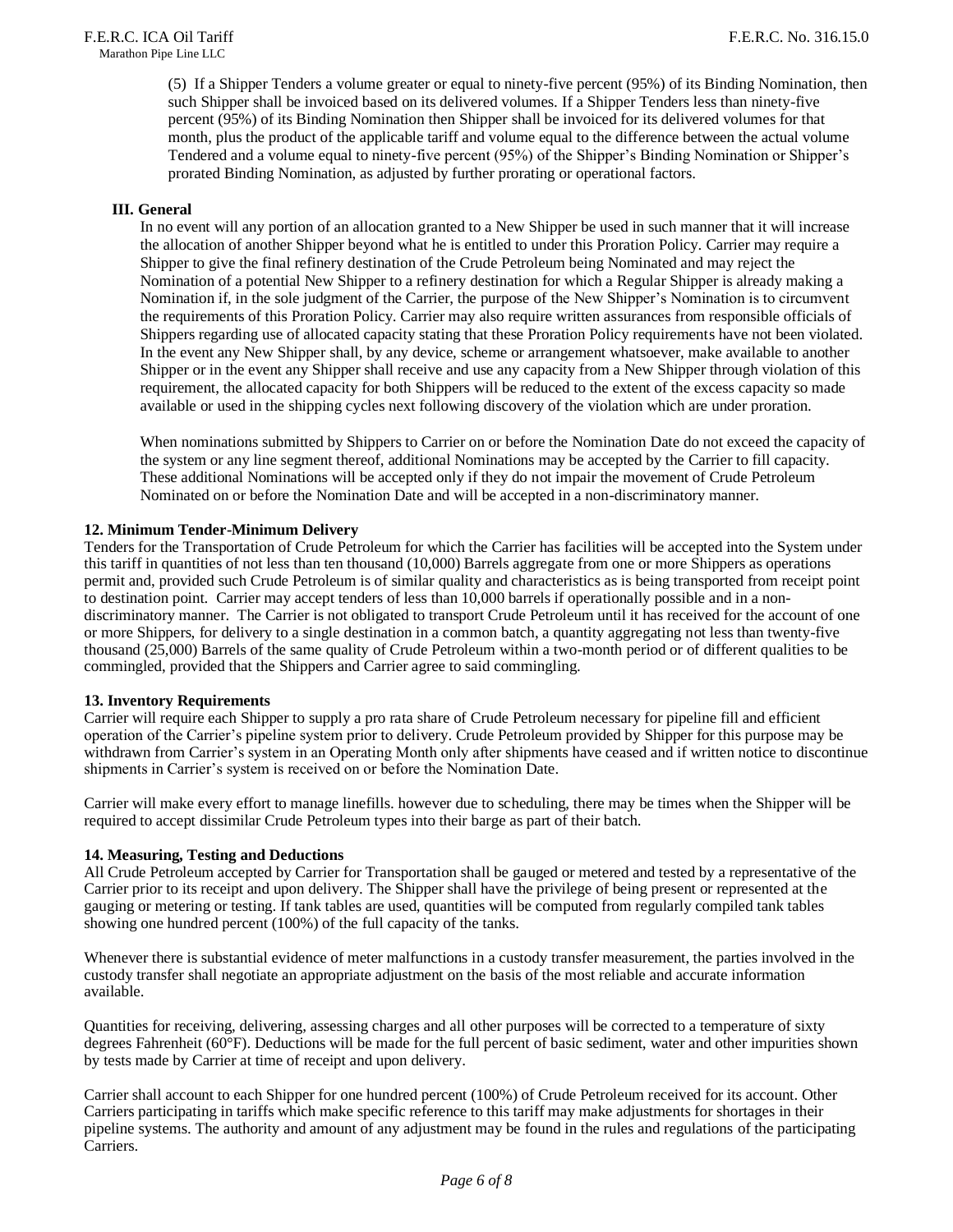#### **15. Acceptance of Delivery**

On 24 hours' notice to Shipper, Carrier may begin delivery of a shipment to Shipper at its current rate of pumping. If all of such shipment cannot be received by Shipper, a demurrage charge of  $[U]$  one cent  $(1¢)$  per barrel per 24 hours shall accrue, from the time said notice expires, on that part of such shipment which is not received by Shipper.

If a Shipper is not able to receive Crude Petroleum from Carrier at the time when Carrier has scheduled a delivery, and if Carrier has no means of withholding delivery of such Crude Petroleum, then Carrier shall have the right to clear its line and sell such Crude Petroleum and apply the proceeds thereof to accrued Transportation charges and all other lawful charges and fees which shall be due as if delivery of such Crude Petroleum had been made at the rate specified in the applicable tariff; and to hold the balance of such proceeds for whomsoever may be entitled thereto.

#### **16. Common Stream Petroleum-Connecting Carriers**

When both receipts from and/or deliveries to a connecting carrier of substantially the same grade of Crude Petroleum are scheduled at the same interconnection, Carrier reserves the right to offset like volumes of such common stream Crude Petroleum in order to avoid the unnecessary use of energy which would be required by physically pumping the offsetting volumes.

#### **17. Destination**

All Crude Petroleum in Carrier's system shall at all times have a destination. Change in destination may be made if requested in writing by the Shipper prior to delivery at original destination point, subject to the rate, rules and regulations applicable from point of origin to point of final destination, provided that no out-of-line backhaul movement will be made.

#### **18. Rate Applicable**

Crude Petroleum transported shall be subject to the rates, and governed by the rules and regulations in effect on date such Crude Petroleum is received by the Carrier.

#### **19. Applicable Rates From Intermediate Points**

Crude Petroleum accepted for Transportation from/to any point on the Carrier's lines not named in the tariff, will be deemed as having been received/delivered at the next more distant point named in the tariff for purpose of determining the rate to be charged.

#### **20. Charge for Spill Compensation**

In addition to the Transportation charges and all other charges accruing on Crude Petroleum accepted for Transportation, per barrel charge will be assessed and collected in the amount of any tax, fee, or other charge levied against the Carrier in connection with such commodity, pursuant to any Federal, State or local act or regulation which levies a tax, fee, or other charge, on the receipt, delivery, transfer or Transportation of such commodities within their jurisdiction for the purpose of creating a fund for the prevention, containment, clean up and/or removal of spills and/or the reimbursement of persons sustaining loss therefrom. If a charge is to be established, it will be filed in a F.E.R.C. regulated tariff.

#### **21. Payment of Charges**

The Shipper or Transferor shall be obligated to pay Carrier all charges and fees upon Carrier's performance of the designated service(s). Payment of such charges and fees shall be made in accordance with invoice terms and these rules and regulations. The Carrier may, at its option, require the Shipper or Transferor to pay all such charges and fees in advance or to provide an irrevocable letter of credit satisfactory to the Carrier.

Shippers shall settle inventory imbalances within a reasonable timeframe and in a mutually agreed upon manner. If no agreement can be reached, Carrier reserves the right to withhold Crude Oil or settle the balance financially at a fair market value.

Carrier is entitled to a lien for all unpaid accrued charges and fees. Such lien attaches to any Crude Petroleum retained by Carrier for the Shipper's or Transferor's account. Carrier may, at its option, refuse to: (1) deliver to the Shipper, or (2) recognize and record any change in ownership of Crude Petroleum for the account of a Transferor until all charges or fees owed to Carrier have been paid in full by such party.

If any charge remains unpaid after the payment due date, then Carrier shall have the right to assess interest calculated at an annual rate equivalent to 125% of the prime rate as quoted by a major New York bank for loans made to substantial and responsible commercial borrowers from the payment due date of the invoice to the date payment is received by the Carrier.

If any such charges or fees remain unpaid for thirty (30) calendar days after the payment due date, the Carrier shall have the right, either directly or through an agent, to sell any of the Shipper's or Transferor's Crude Petroleum within the custody of the Carrier. From the proceeds of this sale, Carrier will deduct all Transportation charges, change in ownership charges, other lawful charges and fees and interest due to Carrier, including expenses incident to said sale, and the balance of the remaining